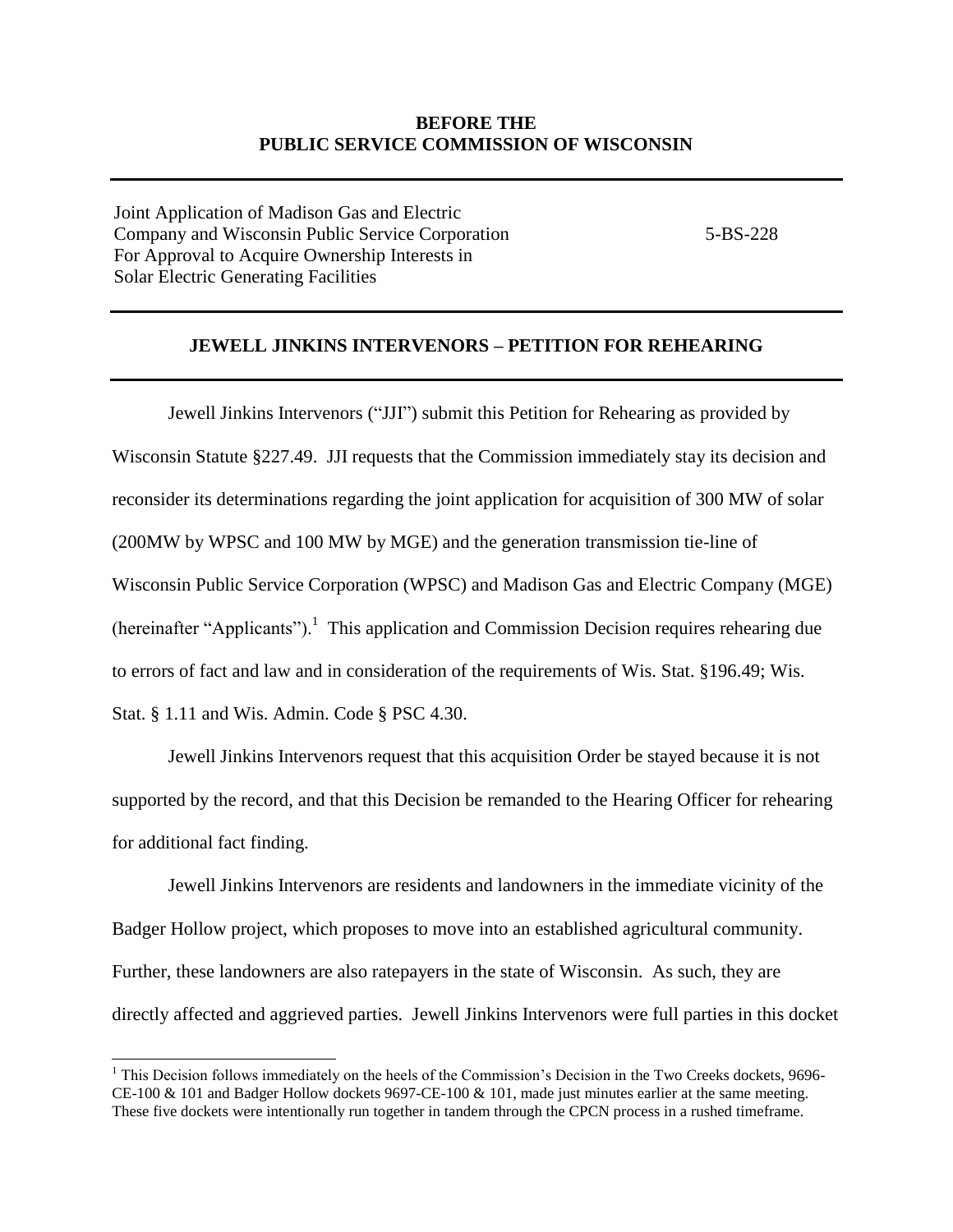and participated to the best of their abilities, with the limited resources available, and with very

little time and with no help from the State's Intervenor Compensation fund.

The Prehearing Memorandum framed the issues for hearing as set forth in the statutory criteria:

### **ISSUES:**

- A. Should the Commission grant in whole or in part the Application, under Wis. Stat. § 196.49, and if so, under what terms and conditions?
	- 1. Would acquisition of the proposed project substantially impair the efficiency of the service of a public utility?
	- 2. Would acquisition of the proposed project provide facilities unreasonably in excess of the probable future requirements?
	- 3. Would acquisition of the proposed project, when placed in operation, add to the cost of service without proportionately increasing the value or available quantity of service?

## **I. FAILURE TO RECUSE IS AN ERROR OF LAW – IT IS A COMMISSIONER'S RESPONSIBILITY TO DISCLOSE A CONFLICT AND RECUSE.**

The Decision of the Commission is invalid because the Chair, Rebecca Cameron Valcq, has a direct conflict-of-interest that was not disclosed, nor was it addressed, despite the opportunity when it was raised by Jewell Jinkins Intervenors at the Commission meeting of April 11, 2019. Commissioner Valcq should have recused herself, and should not have participated in the discussion and should not have voted. Instead, Chair Valcq led the discussion. Had Chair Valcq recused herself as she should have, there would have been no quorum and no decision would have been made. Her failure to recuse, in this situation, was a material and prejudicial error. Failure to recuse is an error of law, and in this case, had a significant impact.

Chair Valcq's conflict is not only related to those cases upon which she had "personally and substantially participated," but is also a matter of receiving benefits as a partner in Quarles, a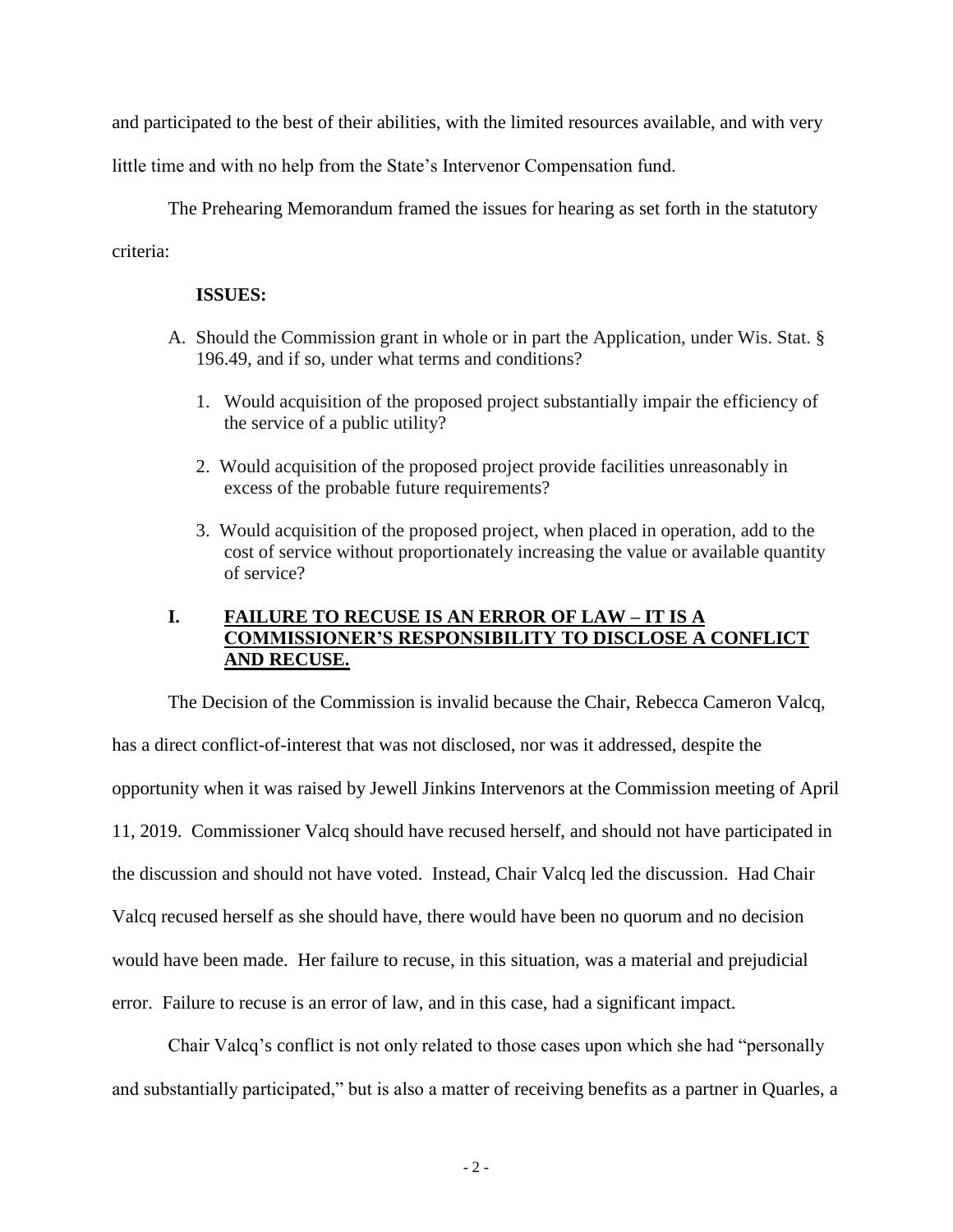law firm working on this docket, representing an applicant, Wisconsin Public Service Corporation (WPSC), subsidiary of WEC. This taint of personal benefit is broad because Quarles is representing many clients before the Commission, and Chair Valcq would have received shareholder payments based on a range of representation beyond those which she personally and substantially participated – that financial gain is part and parcel of partner status.

In addition to her partnership at Quarles, Valcq was also in house counsel for WEC, the umbrella under which WPSC shelters:

Prior to my appointment I was a Partner in Quarles & Brady's Energy and Environmental Group and focused my practice on regulatory, compliance and energy law. Previously, I was regulatory counsel for Wisconsin Electric Power Company where I advised on all areas of regulatory law in multiple jurisdictions as well as compliance and legislative matters.<sup>2</sup>

Upon appointment, the Commission and Valcq reached an agreement of matters from which she would recuse herself, interpreting the statutory "personally and substantially participated" very narrowly. SCR 20:1.11; see also Wis. Stat. §15.79. While claiming that "[t]he vast majority of her representation of the WEC Entities involved matters not jurisdictional to the Commission," the agreement disclosed 30 dockets in the agreement and supplemental agreement that are currently before the Commission. Agreement, p. 1. The agreement does not address that as a partner in Quarles & Brady's Energy and Environmental Group, Chair Valcq received a share of revenue generated from matters before the Commission, including but not limited to this docket, where Quarles represented the joint applicants.

Chair Valcq was appointed to the Commission on December 21, 2018, and began as a Commissioner on January 7, 2019. Even if we presume that Chair Valcq had no personal and substantial involvement in this docket at Quarles; even if we presume, incredible as it may be,

 $\overline{a}$ 

<sup>&</sup>lt;sup>2</sup> Linked-in profile of "Becky Cameron Valcq" accessed 5/5/2019. https://www.linkedin.com/in/becky-cameronvalcq-2aa4a28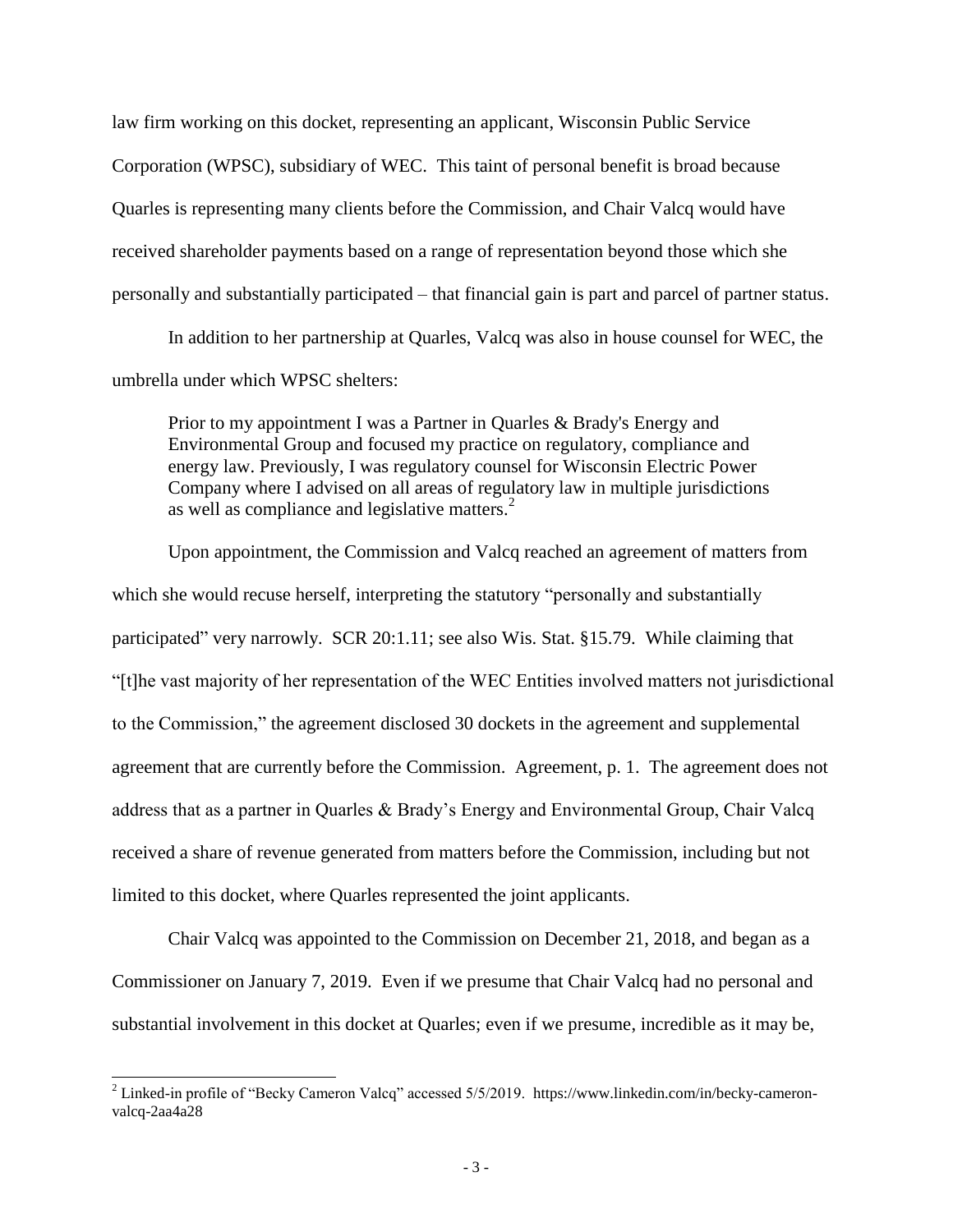that Chair Valcq had no knowledge of this matter in her energy division of Quarles; as a partner, Chair Valcq would have received remuneration as a shareholder. It is not known at what date payments to Valcq as a shareholder in Quarles ended, or if in fact they were terminated. It is also not known the details of her leaving of Quarles, and whether there was a buy-out, which would likely increase the remuneration, including that attributable to Quarles representation of WEC and its subsidiaries. Whatever the specifics, there was a time when Chair Valcq did receive remuneration from Quarles related to the firm's representation of WPSC in the Badger Hollow docket – there is an overlap. This must be acknowledged.

As noted below in detail, Quarles was the firm working diligently in this docket to prevent Jewell Jinkins Intervenors, and Kites too, from intervening and from receiving responses to Discovery requests, resulting in a scathing Order, concluding:

*Joint Applicants acted in every way but the manner directed by the rules, Guidelines and Prehearing Conference instructions. By ignoring these directives and erroneously asserting protection from discovery as a shield against their obligations to serve documents under Wis. Admin. Code § PSC 2.06(3)(a)1, the Motion was without any reasonable basis in law.*

Order, p. 7, January 9, 2019 (ERF: 357254).

Rule 11 violation issues aside, with this focused effort to prevent and limit intervenor participation in this docket, prior to and as Chair Valcq was taking the reins of the Commission, how did this "coincidence" of Quarles' efforts escape acknowledgement of the Commission, much less the necessary action of Chair Valcq's recusal?

Chair Valcq has the affirmative responsibility of reviewing, disclosing, and appropriately recusing herself from matters in which she has or has had a financial interest. The Commission counsel and staff have an affirmative obligation to vet appointees and perform similar conflicts checks. It is not the job of Intervenors to perform conflicts checks. However, at the April 11,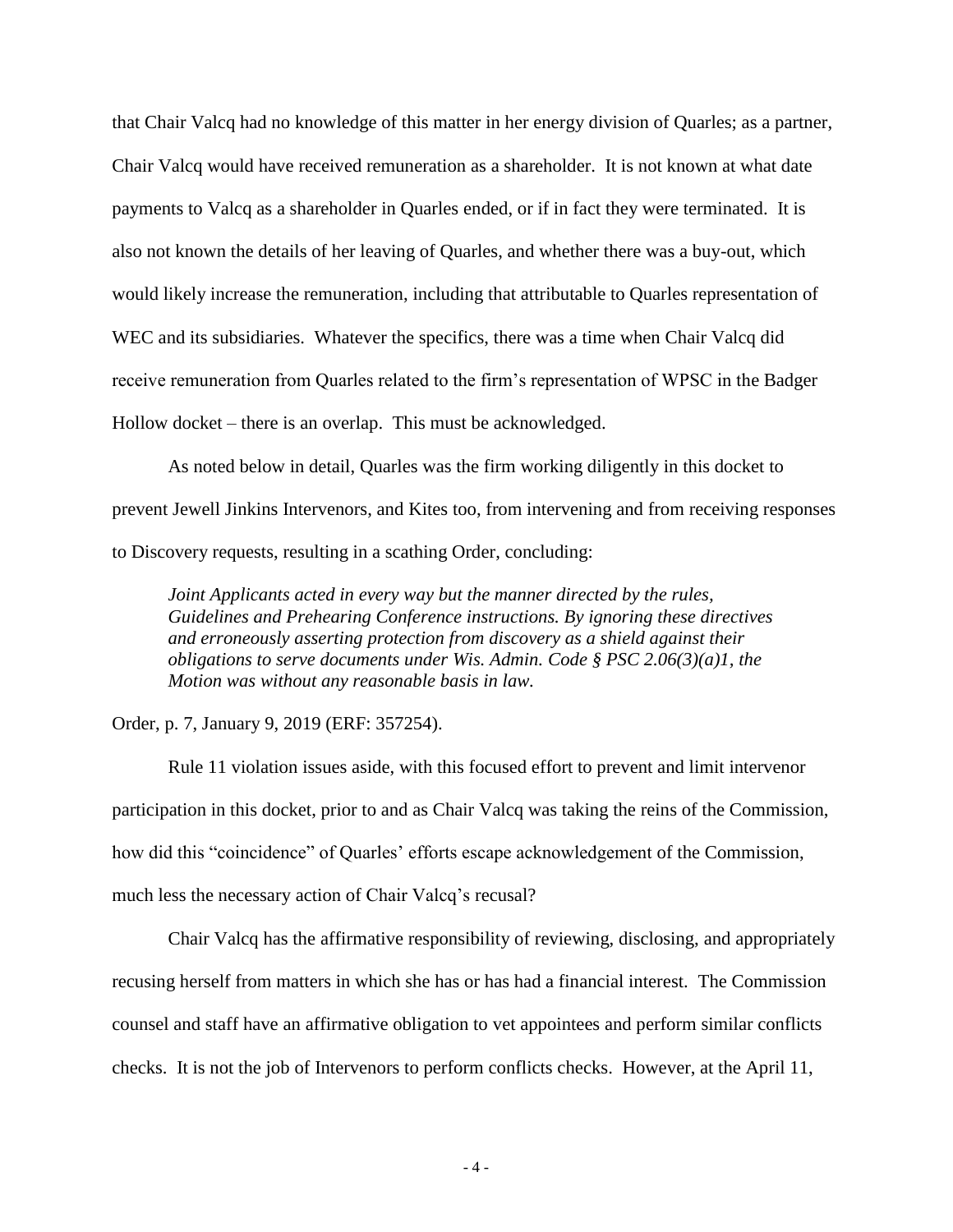2019 Commission meeting when the Commission was undertaking deliberations on this docket and it was clear this financial conflict was not disclosed, it was raised on the record by Jewell Jinkins Intervenors' counsel. The meeting paused… a private discussion was had between Chair Valcq and Commission counsel… and then the disclosure was rebuffed and meeting resumed as if nothing had happened.

This goes beyond the appearance of impropriety. It is a direct financial conflict of interest. Chair Valcq received a share of the revenue generated by Quarles representation of the Applicants. The Commission Decision is invalid as a matter of law.

### **II. APPLICANTS'/QUARLES' IMPROPER EFFORTS TO DELAY AND LIMIT JEWELL JINKINS INTERVENORS PARTICIPATION.**

In the first section of its Decision, the Commission notes multiple procedural steps in this order, yet there is an error of fact. Missing from the procedural steps are the Applicants' Motions which served to delay and limit Jewell Jinkins Intervenors' ability to participate in this docket –omission of this orchestrated effort is a material omission. Also missing is the failure of the PSC to grant intervenor compensation to Jewell Jinkins Intervenors or Kites, and granting intervenor compensation only to those organizations supporting and promoting the project. Also missing was any recognition of the fact that these improper and frivolous Motions that were brought against Jewell Jinkins Intervenors and Kites by Quarles, Chair Valcq's former firm, all dated prior to her appointment to the Commission.

The missing procedural steps in the Commissions outline are the Motions brought by Quarles and the responses. First is the Applicant's November 19, 2018 Opposition to the intervention request of Jewell Jinkins Intervenors the week before. This intervention request was not decided until the Order of December 4, 2018, granting Jewell Jinkins Intervenors' intervention request, at which time Discovery could begin. However, Jewell Jinkins Intervenors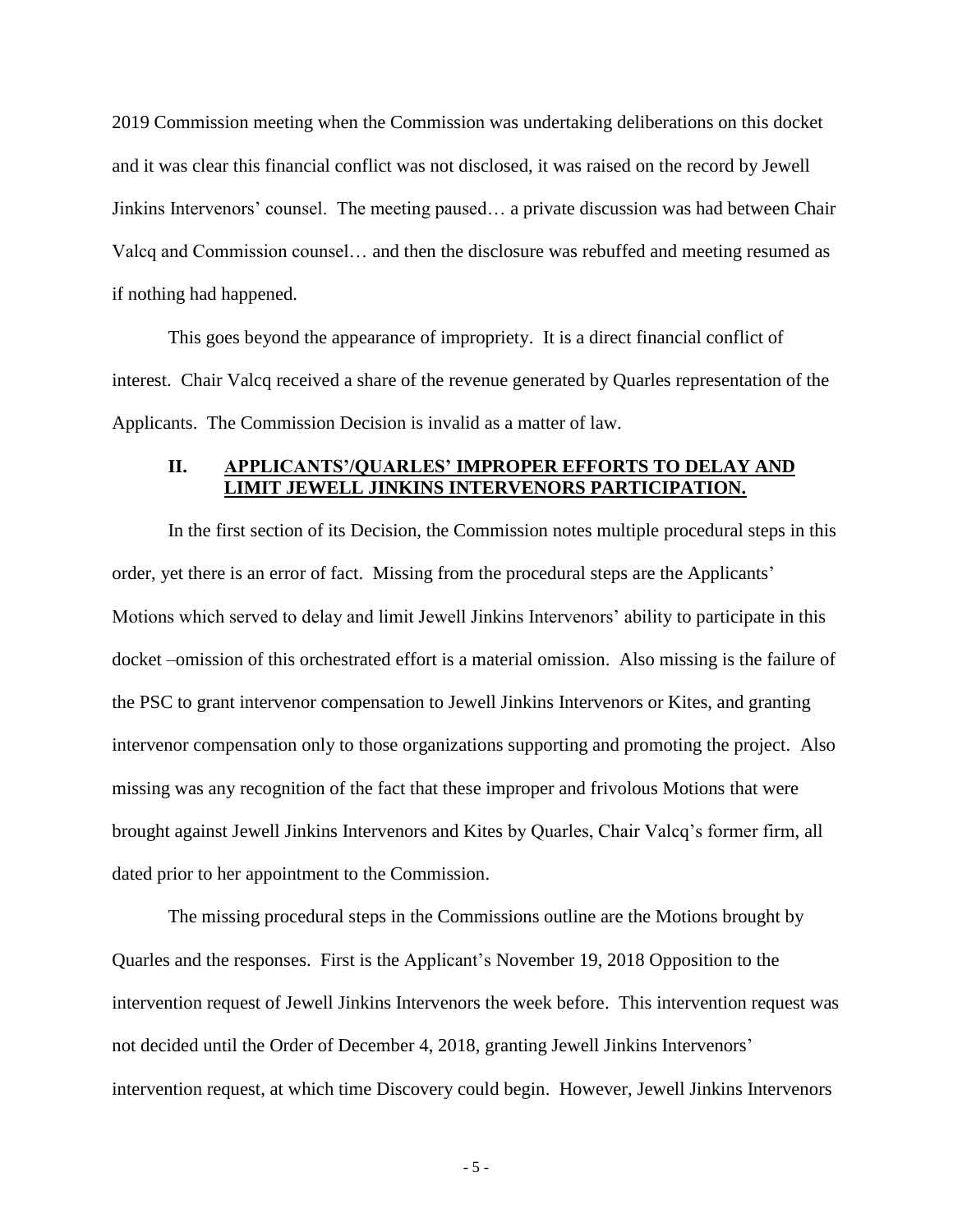were still not able to fully participate as Quarles delayed in sending a Confidentiality Agreement for execution, and then Applicants filed a Motion for Interlocutory Review regarding the JJI intervention on December 10, 2018. That was dismissed by law as the Commission did not act on that Motion.

Applicants next filed a Motion for Protective Order on December 12, 2018. There was

Much back and forth, from JJI's response (ERF 355434) to Applicants Reply (ERF 355757) to

JJI's Response to Reply (ERF 355811), an abuse of process, wasting time and effort with

conflations and misstatements regarding CEII and confidential information. From JJI's

Response to Reply, setting out the egregious nature of Applicants' filings:

Applicants continue to grossly misuse CEII regulation and misstate FERC's role in regulating distribution of CEII information. Again, Applicants commit a glaring omission by failing to reveal the scope of 18 CFR §388.13:

(a)Scope. This section governs the procedures for submitting, designating, handling, sharing, and disseminating Critical Energy/Electric Infrastructure Information (CEII) submitted to or generated by the Commission.

18 CFR §388.113(a). The "Commission" referred to is FERC. Applicants' misrepresentation of information as legitimately "CEII" was addressed at the Prehearing Conference when referring to misusing the CEII categorization, anticipating the Applicants' arguments. See Docket 5-BS-228 Tr. 1-39, p. 32, l.  $19 - p. 33, 1. 18.$ 

Applicants seem confused as to what information has been requested. Reply, p. 5. Jewell Jinkins Intervenors generically seek all the confidential information, as did Kites:

Please provide **all other confidential** *and* CEII documents shown in ERF record for this docket (5-BS-228), including responses to others' Data Requests, with the exception of PROMOD modeling or other modeling, but including narrative reports regarding PROMOD or other modeling. (Jewell Jinkins Intervenors have no interest in getting into licensing issues and have no ability to utilize PROMOD data!).

Data Request, #5, Response 1's Exhibit A; see Applicants' Reply, p. 5.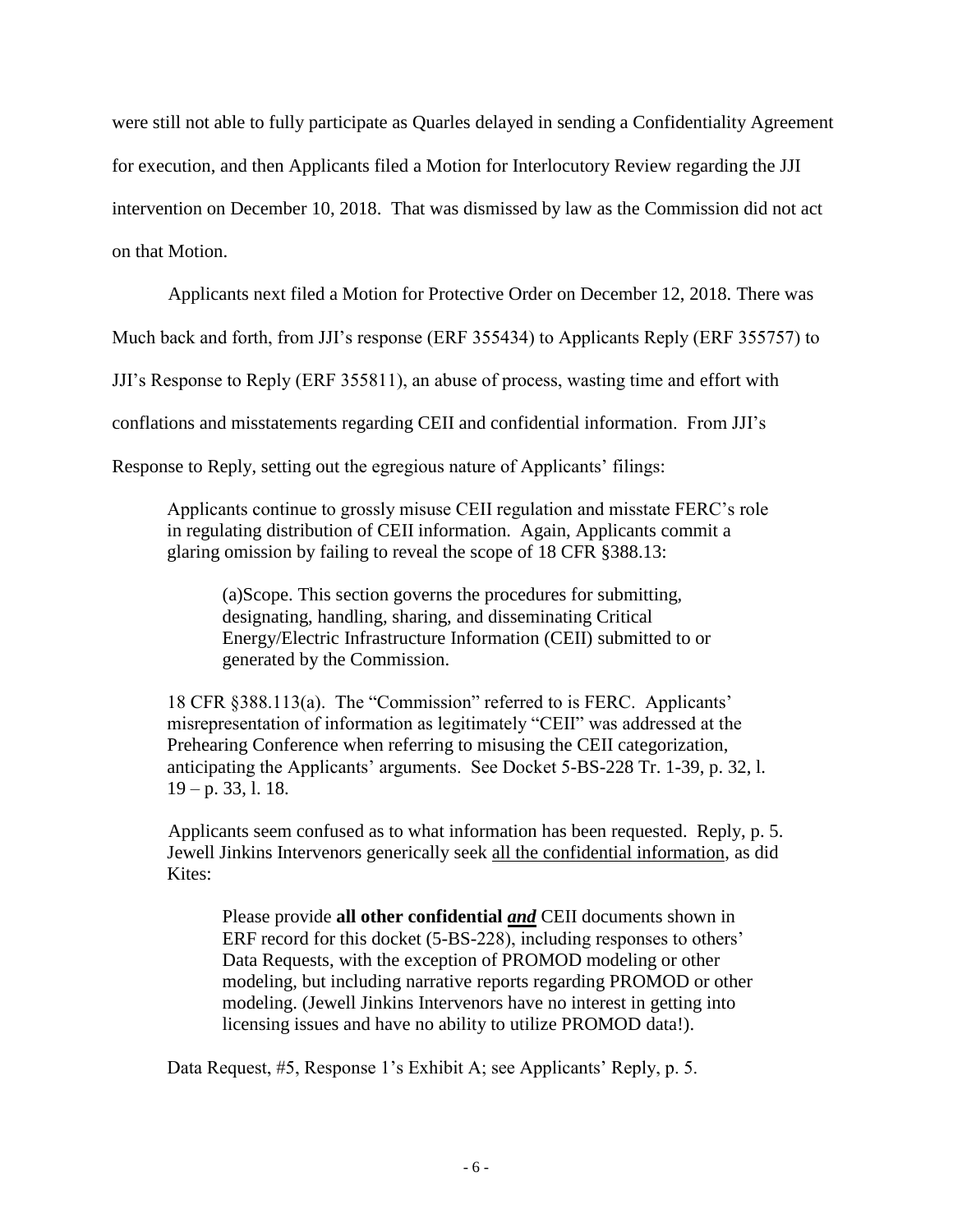We are seeking any narrative reports that may be contained in that currently inaccessible information, the contents of which we can only guess, i.e., any reports the sort of which are often produced based on Multiregional Modeling Working Group data ("MMWG") and FERC Form 715 contingency event data, reports of the Eastern Interconnection Reliability Assessment Group, reports forwarded for inclusion in NERC Reliability Assessments, MISO or other reports such as Feasibility and Interconnection Studies and Agreements, etc. This data is required to address need for acquisition of this project.

FERC's 18 CFR  $\S 388.113(g)(5)(v)$  is inapplicable in this situation, as this is not a request to FERC. There is no need to "verify that she is *currently* authorized to receive such data" because this information is not requested from FERC, as it is in the possession of the Commission. However, Jewell Jinkins Intervenors is forwarding this Motion and Responses to FERC's Toyia Johnson, FOIA/CEII service center; CEII legal counsel Kathryn Allen, and Leonard M. Tao, Director, Office of External Affairs, for their review.

JJI's Response to Reply, p. 2-3 (ERF 355811). The request was clearly stated, and resistance

was abuse of process.

Jewell Jinkins Intervenors also raised abuse of process in its response to the Applicant's

Motion for Interlocutory Appeal:

Applicants' Objection and Motions are an abuse of process that has sucked Intervenors into a cycle of responding which takes time away from effective participation in the docket, delays Discovery, and which does "impede the timely completion of the proceeding or docket." Applicants' should be held accountable for their delays.

JJI Response, p. 6, December 15, 2018 (ERF 355472).

At its December 20, 2018 meeting, "The Commission took no action on the Motion for

Interlocutory Review and allowed the motion to be denied by operation of law, pursuant to Wis.

Admin. Code § PSC 2.27(3)." 12/20/2018 Minute (ERF 357275).

It was not until January 9, 2019 that the ALJ's Order denying Applicant's Motion for

Protective Order was filed, as above, concluding:

*Joint Applicants acted in every way but the manner directed by the rules, Guidelines and Prehearing Conference instructions. By ignoring these directives and erroneously asserting protection from discovery as a shield against their*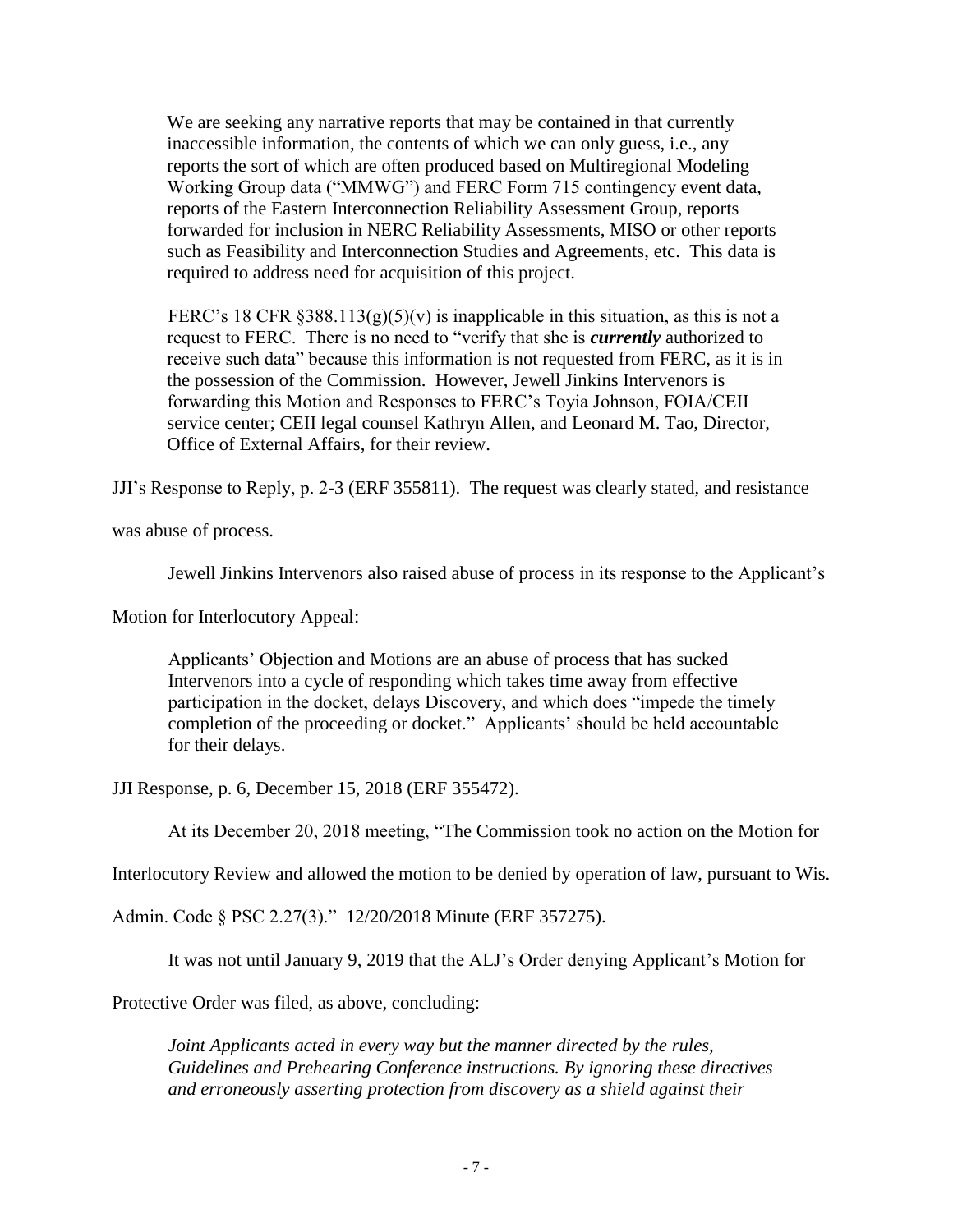*obligations to serve documents under Wis. Admin. Code § PSC 2.06(3)(a)1, the Motion was without any reasonable basis in law.*

Order, p. 7, January 9, 2019 (ERF: 357254).

# **The hearing for this docket was January 18, 2019, just 9 days later.**

Jewell Jinkins Intervenors had little opportunity to participate, due to the machinations of the Applicants.

Applicants' abusive tactics wasted the limited time in this docket schedule and limited resources of not only Jewell Jinkins Intervenors in four responses to their Motions, but intervenor Kites as well, and wasted the time of the Commission's Administrative Law Judge. This delay extended from Jewell Jinkins Intervenors November 12, 2018 intervention request, which the ALJ had wanted to address at the Prehearing Conference the following day, $3$  until the January 9, 2019 Order, two months, where Jewell Jinkins Intervenors were severely prejudiced and limited in opportunity to meaningfully participate. This delaying tactic should be acknowledged and negatively sanctioned by the Commission, rather than the Commission rewarding their actions by granting this acquisition application.

## **III. STATUTORY CRITERIA MUST BE MET FOR AN APPLICATION TO BE APPROVED.**

The commission may refuse to certify a project if it appears that the completion of the project will do any of the following:

- 1. Substantially impair the efficiency of the service of the public utility.
- 2. Provide facilities unreasonably in excess of the probable future requirements.
- 3. When placed in operation, add to the cost of service without proportionately increasing the value or available quantity of service unless

l  $3$  See 5-BS-226, Tr. 4-8.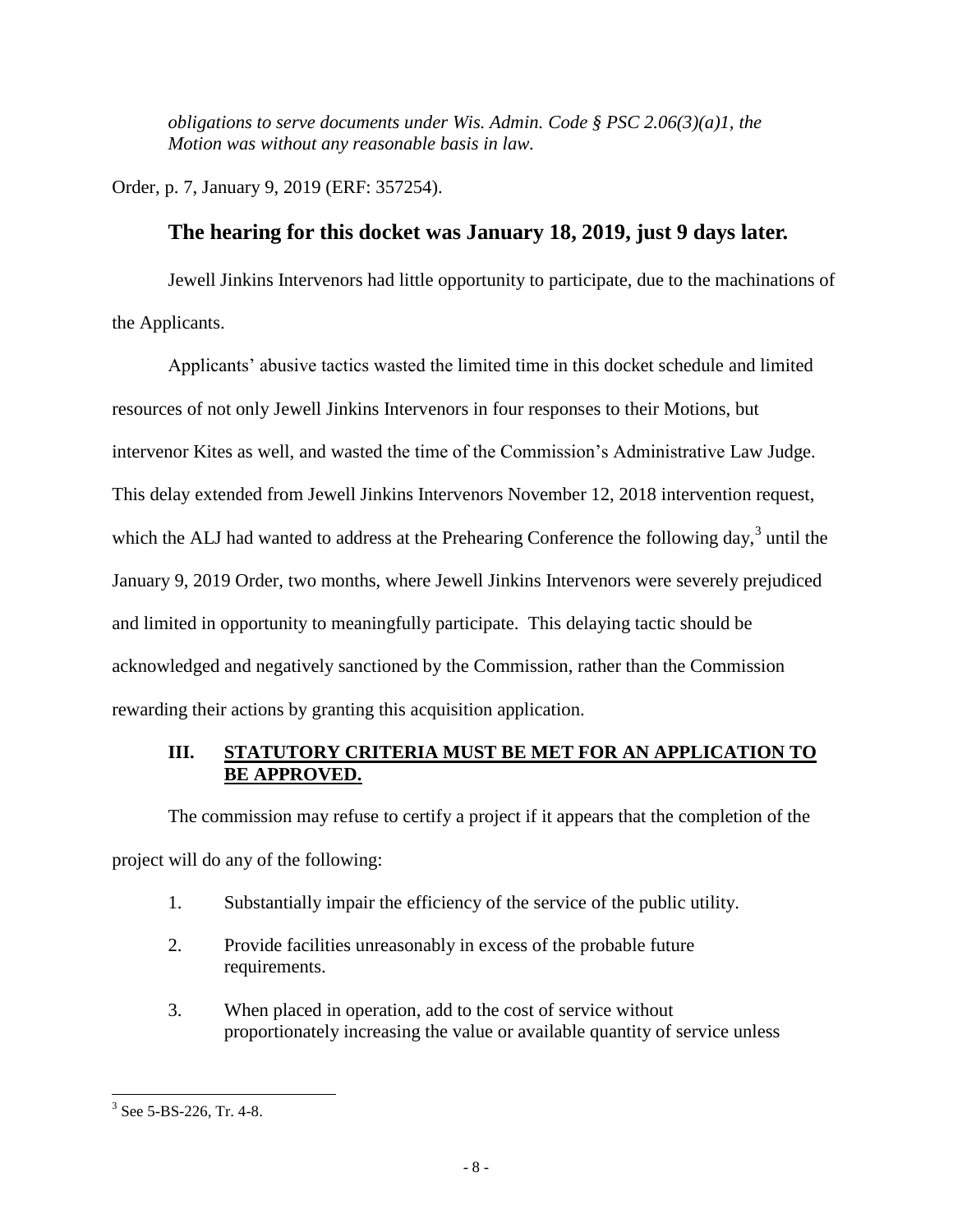the public utility waives consideration by the commission, in the fixation of rates, of such consequent increase of cost of service.

Wis. Stat §196.49(3)(b).

l

## **A. ACQUISITION IMPAIRS THE EFFICIENCY OF THE SERVICE OF A PUBLIC UTILITY.**

The first of the statutory criteria is difficult to apply in this case. Would acquisition of the proposed project LLC owner substantially impair the efficiency of the service of a public utility? The project will be acquired not as owning the project, but as owning the LLC that owns the project.<sup>4</sup> This was not addressed in the Commission Decision. The acquisition contracts were not yet filed in this docket, and the Commission had not reviewed them prior to the Decision. To approve an acquisition without review of the underlying documents is an abdication of the Commission's due diligence and an error of law and fact.

## **B. ACQUISITION OF THE PROPOSED PROJECT PROVIDES FACILITIES UNREASONABLY IN EXCESS OF THE PROBABLE FUTURE REQUIREMENTS.**

Jewell Jinkins Intervenors adopt the technical economic arguments of Citizens Utility Board as if fully related here. JJI is not expert in this matter, had no resources to sponsor a witness. CUB has significant expertise, to which JJI defers.

## **C. IT IS UNKNOWN IF COST IS REASONABLE IN RELATION TO BENEFITS BECAUSE SPECIFICS HAVE NOT BEEN DISCLOSED.**

Jewell Jinkins Intervenors again adopts the technical economic arguments of Citizens Utility Board as if fully related here. JJI is not expert in this matter, and have no resources to sponsor a witness. CUB has significant expertise, to which JJI defers.

<sup>&</sup>lt;sup>4</sup> See Wis. Stat. §196.49(3)(b)3. From Decision Matrix, see Ex.-Application-2; Tr. 48:23-49:2; Direct-CUB-Singletary-10-12; Direct-PSC-Vedvik-r-7-17, Surrebuttal-PSC-Vedvik-cr-1-12, Surrebuttal-PSC-Vedvik-pr-1-12, Ex.-PSC-Vedvik-1-13; Surrebuttal-PSC-Grant-1-4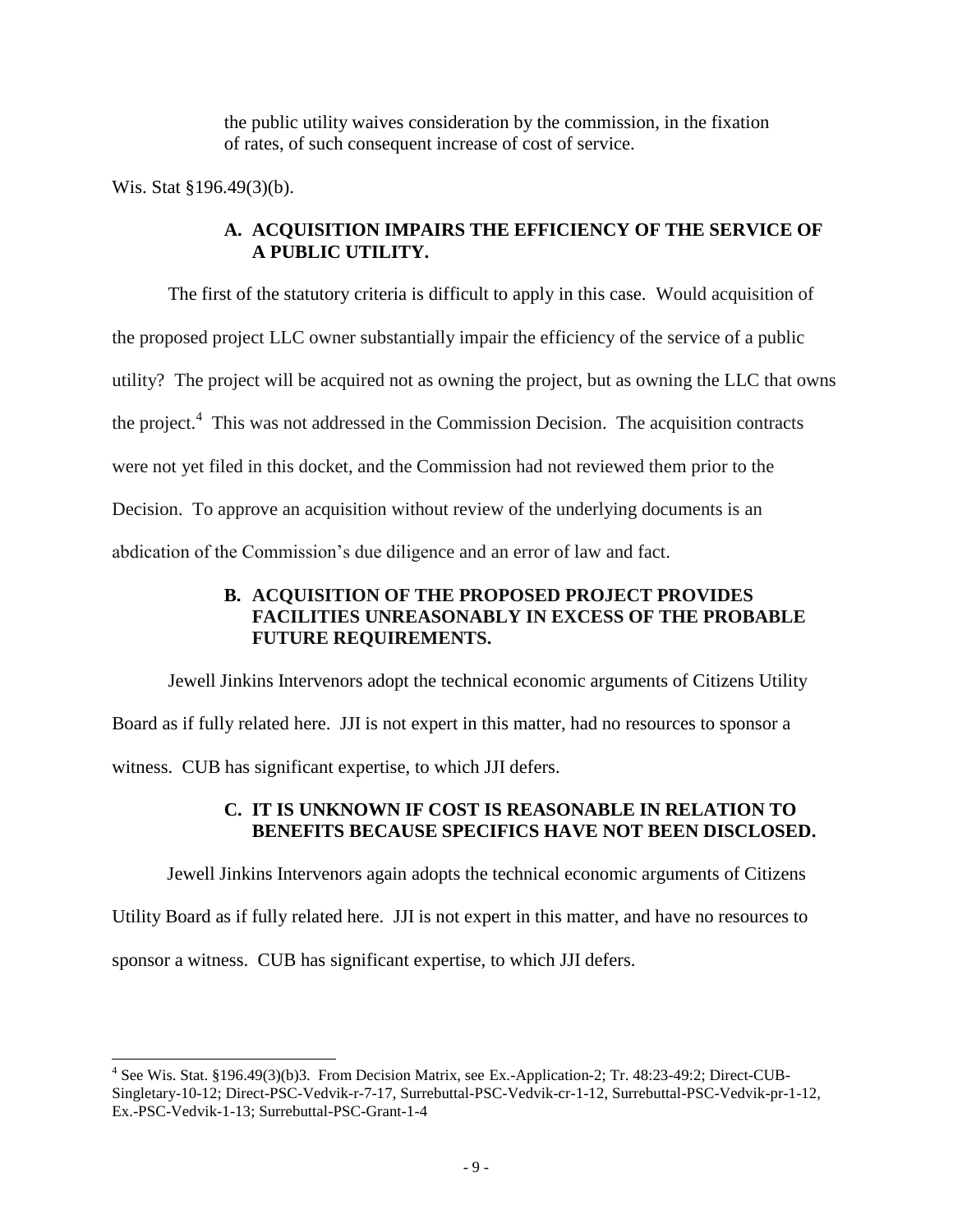The costs of interconnection and the Badger Hollow project itself are speculative. On the positive side, the Commission did place a limit on the acquisition cost of the Badger Hollow share of the acquisition, however, the acquisition contracts and agreements are not in the record, so the acquisition and its cost remains speculative. In its CPCN application, Badger Hollow's treatment of "cost" was "This section is omitted as it is only applicable to public utility sponsored projects." Application, p. 16 (ERF 349485). The transmission side is more troubling, with the MISO transmission studies not completed, in fact, only just begun.

WPSC and MGE are acquiring just 150 MW of the 300 MW Badger Hollow solar project. The Commission allowed this docket to proceed without the necessary information regarding the other 150 MW of this project. The Applicants will be acquiring one-half of the project, and not the project in its entirety, as they are for the Two Creeks project. The plan for the other half of the Badger Hollow project is uncertain and speculative, with Badger Hollow either finding a buyer for the capacity or half the project, or selling energy on the open market. There is no evidence in the record of the impact of the "other half" of the project on the acquired half, i.e., if the "other half" is not built, is not operational, how does that affect the acquired half. Is the cost of the project dependent on the other half being operational? There is no evidence in the record on this issue of the Badger Hollow project as a whole v. the project as the "other half."

WPSC and MGE could be at risk of substantially impairing their efficiency of service by taking on this speculative project. There is no assurance that the other half can be sold, no assurance that the project as a whole would not produce excess capacity beyond future requirements. There is no assurance that half of the project's failure to successfully market the other half of capacity would or would not have a would not weigh the WPSC and MGE half of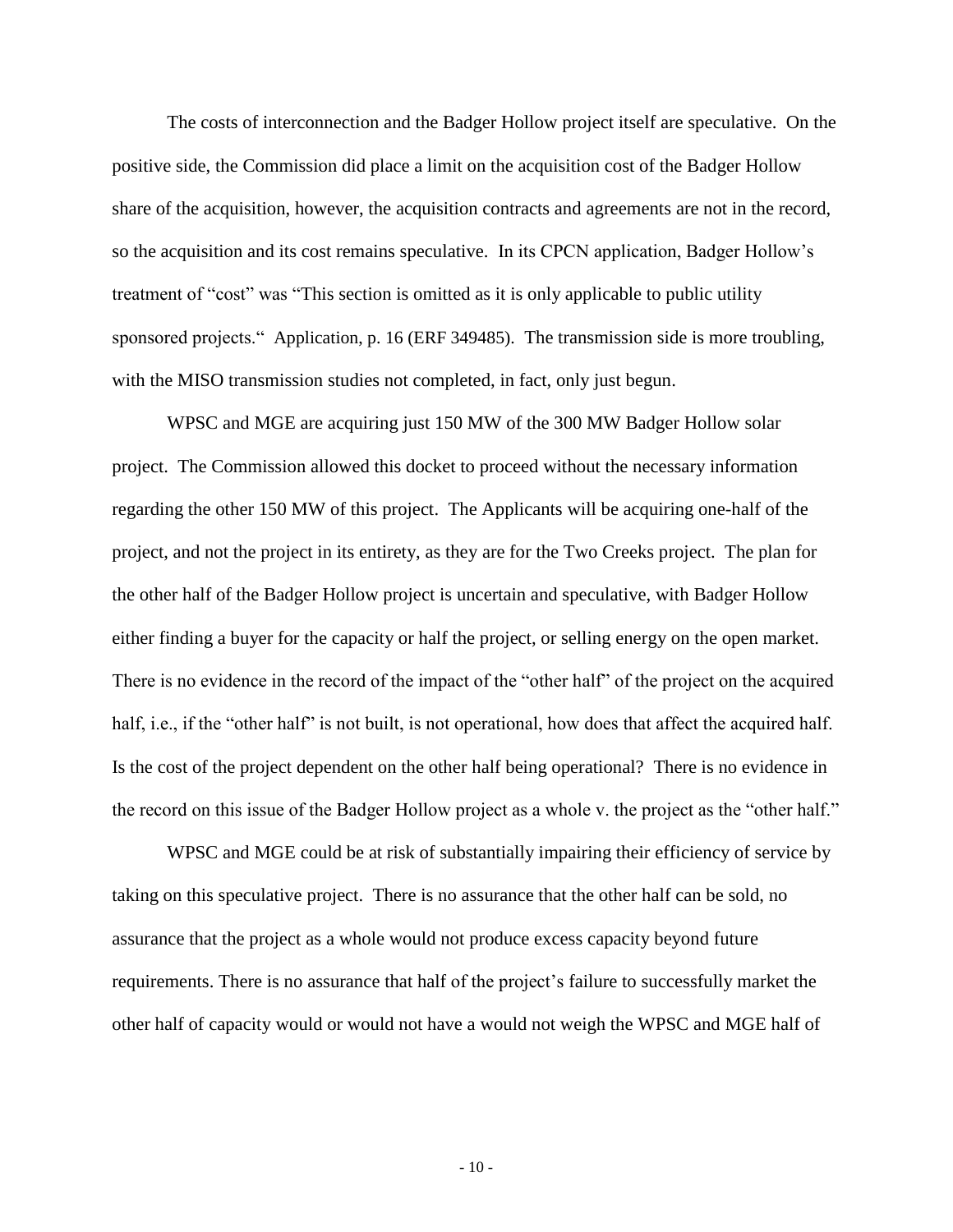the project down. The impact of the "other half" is utterly speculative and needs clarification through evidence.

Transmission interconnection of the Badger Hollow project is more obviously speculative because the interconnection itself is not certain. Only the first of three studies is complete and there is no Generation Interconnection Agreement. The total costs to interconnect, and to interconnect at the requested 300 MW, are unknown, as is the more basic question as to whether the project can connect into the system and what transmission system and what substation would be utilized.

The speculative nature of interconnection was revealed in testimony and the first of three MISO studies to be performed, released in December, 2018. Tr. 100:7-104:2; see Ex.-Plante-5, MISO DPP August 2017 Wisconsin Area Phase 1, System Impact Study Report, December 13, 2018 (selected, only references to J870 and J871). The other studies will be produced by MISO, and the Generation Interconnection Agreement signed, sometime in the future, and Plante was not aware of when that would be. Tr. 100:7-104:2.

 Total estimated costs for the project's network upgrades are stated in Table 1.2-1. Id, p. 6. The total cost of network upgrades is \$3,543,170, with an additional \$502,500 in Affected System costs and \$311,801 in TOIF costs (Transmission Owner Interconnection Facilities) totaling \$4,357,471, a small percentage of the expected project costs. Id. These costs will be apportioned, and at this time, that apportionment is not known.

The MISO DPP study, Table "8.2.12 J870 and J871" states that for J870 and J871, the Badger Hollow project, the "Deliverable (NRIS) Amount in 2022 Case is 259.85 MW (Conditioned on ERIS upgrades and case assumptions out of 300 MW requested). Additional MISO studies will be performed, but at this time, based on this study, interconnection of the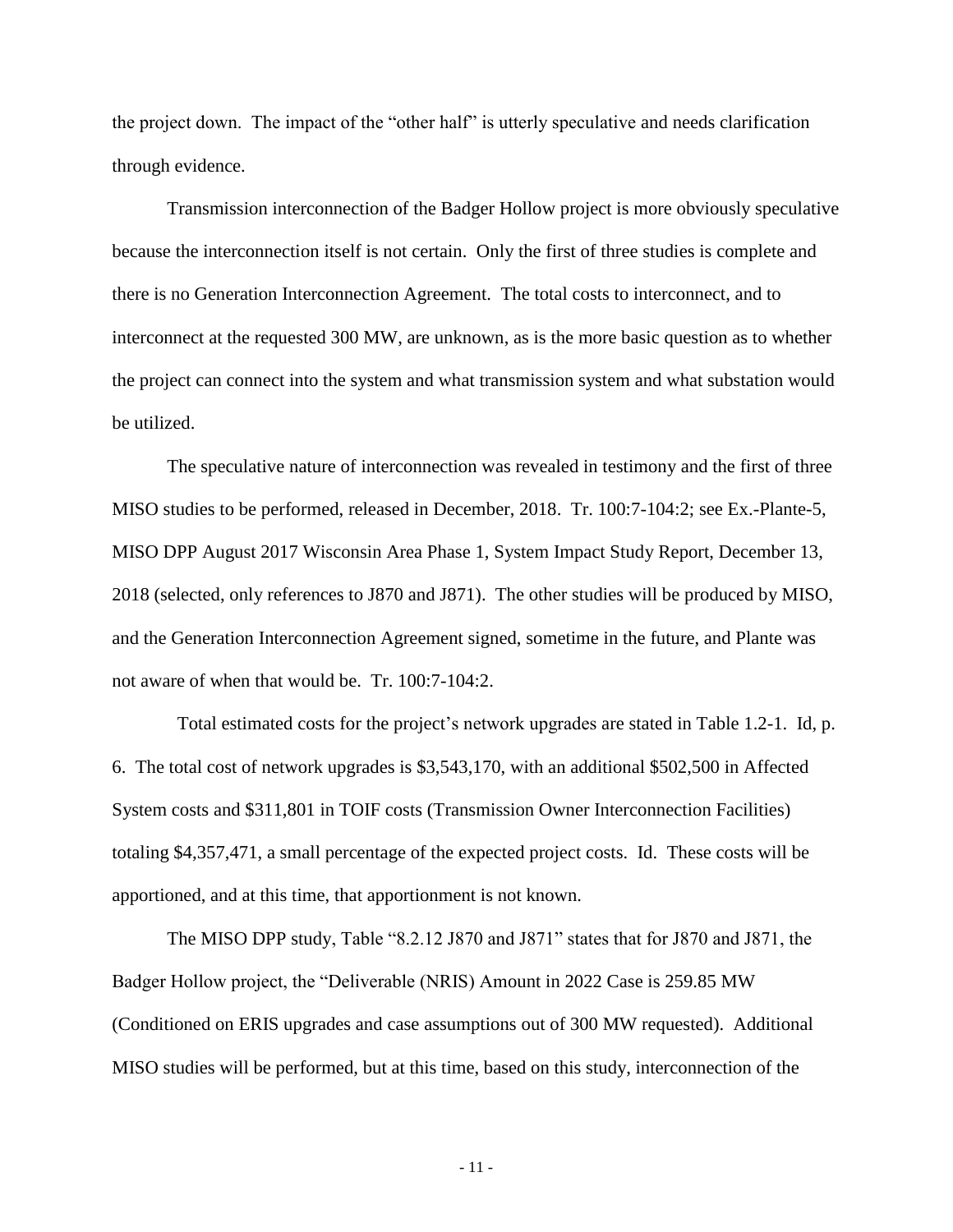Badger Hollow project is speculative because the 259.85MW megawatts deliverable are less than the 300 MW total project capacity requested.

These are all issues that can be corrected, identification and correction of interconnection and network issues is the purpose of the MISO interconnection studies, but at what cost, and under what timeline? The interconnection and cost is speculative.

The economics of the project are speculative in two essential respects: There is no definitive cost estimate or apportionment scheme of Badger Hollow as a whole and the "other half," and there no assurance that the acquisition of only one half of the project will not add to the cost and not increase value or availability of service. Interconnection availability and costs will only be certain at execution of the Generation Interconnection Agreement, which is off in the future, the essence of "speculative."

The Applicants have the burden of proof in their application docket, and have not demonstrated whether this project will or will not add to the cost of service without proportionately increasing the value or available quantity of service. Approval of this project at this stage is an error of law.

### **IV. APPLICANTS HAVE NOT COMPLIED WITH THE BROWNFIELD STATUTE, WIS. STAT. §196.491(3)(d)8.**

The emphasis of the importance of siting on brownfields is clear:

**(4)** The commission **may not issue** a certificate under sub. (1), (2), or (3) for the construction of electric generating equipment and associated facilities unless the commission determines that brownfields, as defined in s. 238.13 (1) (a) or s. 560.13 (1) (a), 2009 stats., are used to the extent practicable.

Wis. Stat. §196.49(4) (emphasis added).

The Commission's approval of this acquisition application is an error of law. There is no evidence in the acquisition docket record regarding use of brownfields, thus there is no evidence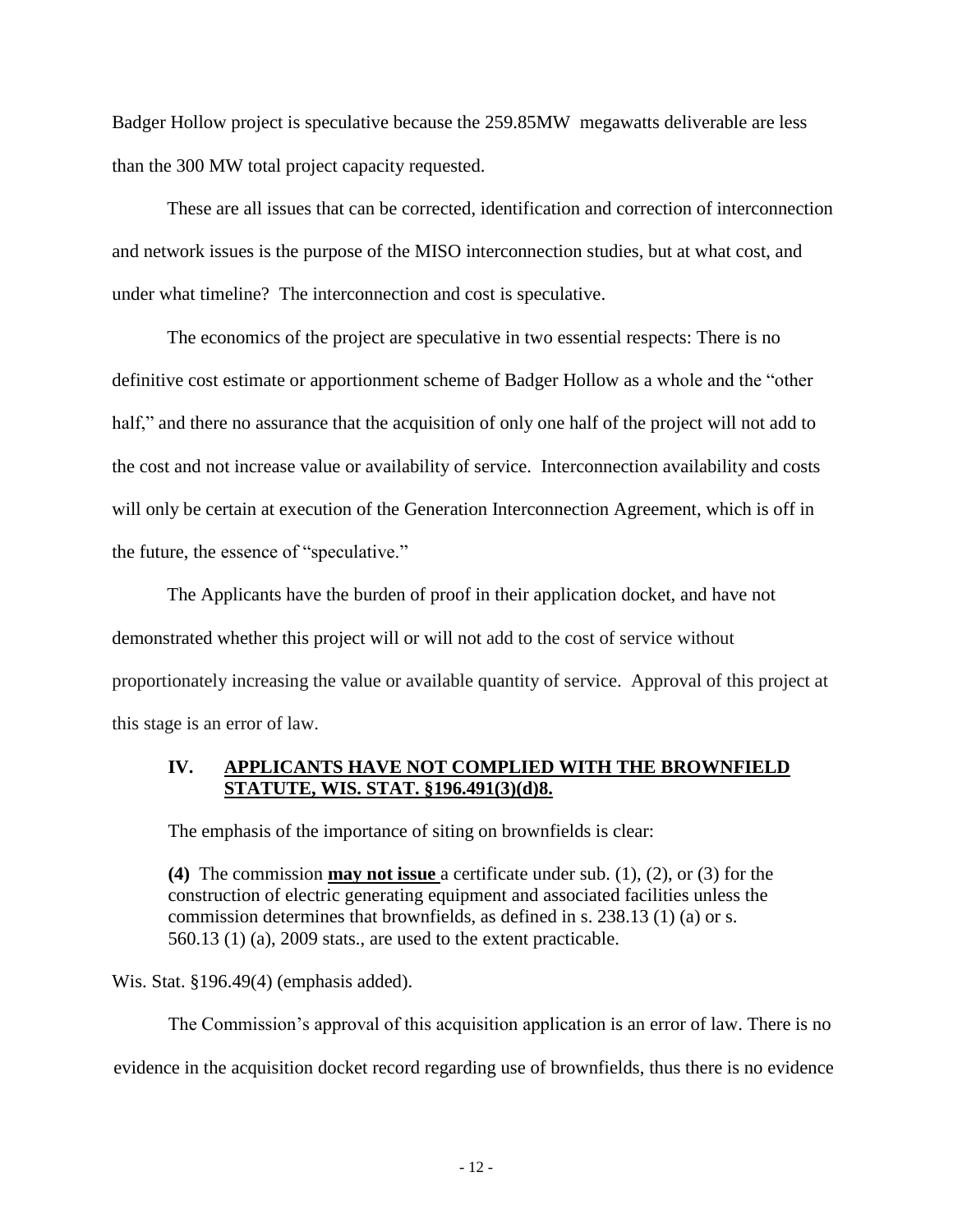in the record regarding compliance with Wis. Stat. §196.491(3)(d)8 (see also §238.13(1)(a). Wisconsin law governing granting of CPCNs is less firm, but also requires that:

For a large electric generating facility, brownfields, as defined in s. [238.13 \(1\) \(a\),](https://docs.legis.wisconsin.gov/document/statutes/238.13(1)(a)) are used to the extent practicable.

Wis. Stat. §196.491(3)(d)8.

The Commission staff and some parties all cite, in "Issue 3" of the Decision Matrix, to "Direct-PSC-Schumacher-r-1-2," but there is absolutely nothing in "Direct-PSC-Schumacher-r-1-2" whatsoever about analysis of potential brownfield sites, and there is absolutely nothing in this record about potential use of brownfield sites. The Decision Matrix, upon which Commissioners rely, contains false statements, and statements are made using false citations – this was raised by Jewell Jinkins Intervenors in its Decision Matrix comment, and in oral argument before the Commission.

At the Commission's April 11, 2019 meeting, "Issue 3" was presented by Chair Valcq as uncontested, at which time Jewell Jinkins Intervenors objected.

In the EA for the Badger Hollow CPCN dockets, regarding Badger Hollow (**NOT** this

acquisition docket), the discussion of "brownfield sites" was limited to just one paragraph:

*Badger Hollow evaluated a range of variables to arrive at the selection of the proposed site facilities. The application provides details of this selection process in Section 1.4.2.<sup>5</sup> The application describes the method by which Badger Hollow analyzed the entire state of Wisconsin to site a solar facility and arrived at the current location. It describes a three-tiered evaluation; state level, regional level, and project area level. At the regional level, the potential use of brownfield sites was evaluated. A list of brownfield sites was accessed from the U.S. Environmental Protection Agency (EPA) website, and 113 properties were identified in the approximately 9,250 square mile area of southwest Wisconsin. Through that analysis, Badger Hollow determined that none of the brownfield sites would be suitable due to insufficient acreages.*

Badger Hollow EA, p. 7 (ERF 357519).

l <sup>5</sup> [PSC REF#: 349485,](http://apps.psc.wi.gov/pages/viewdoc.htm?docid=%20349485) pages 8-12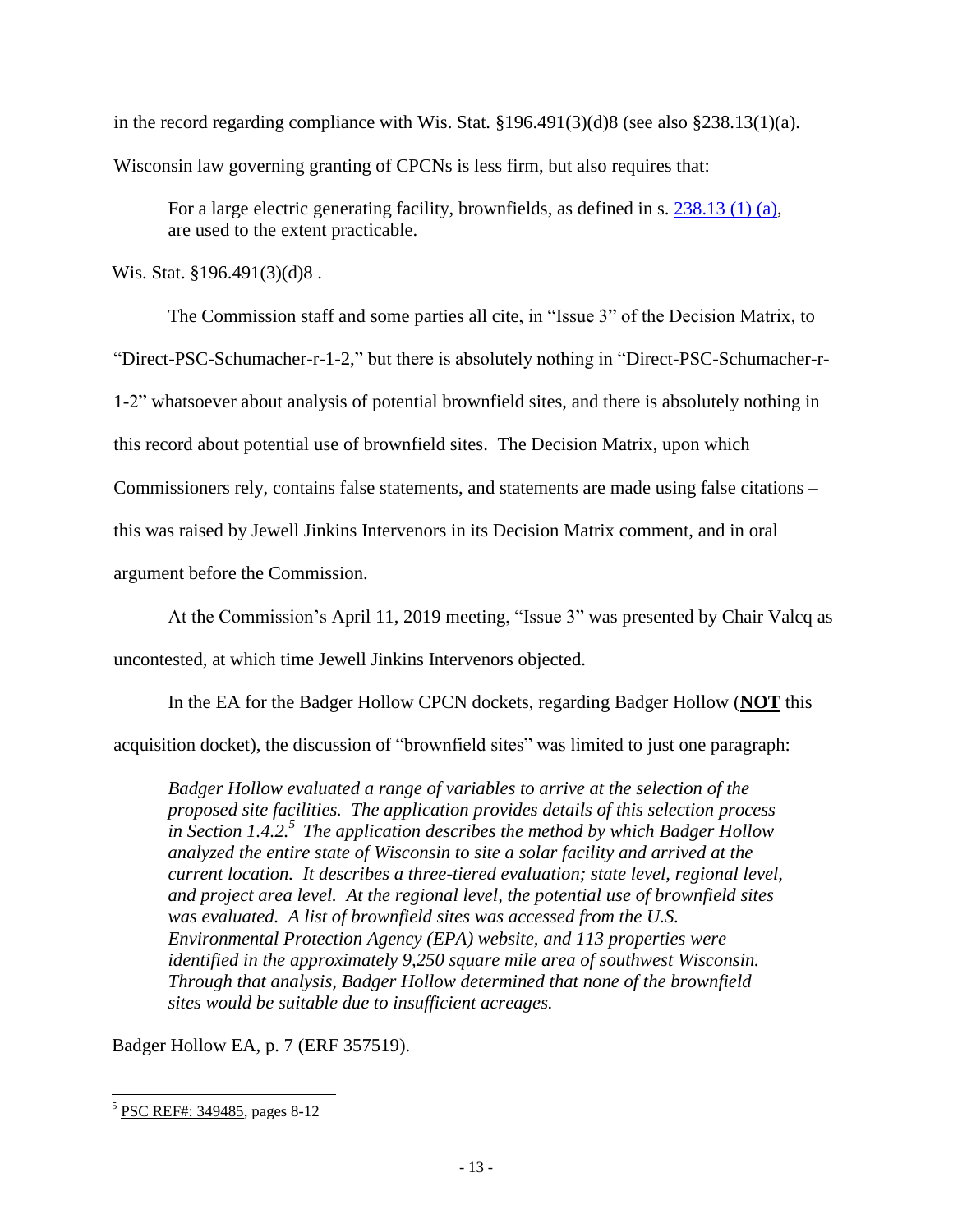In the Badger Hollow CPCN Application narrative, it states similarly:

The potential use of existing Brownfield sites within the region was evaluated. A comprehensive list of Brownfield sites was accessed from the US EPA website, and 113 properties were identified in the approximately 9,250 square mile area covering southwest Wisconsin. The average size of these properties was less than five acres, and further searching at the state level showed the largest brownfield property as 369 acres in Oneida, WI1.

Given the land requirements of the proposed Project, it was concluded that no Brownfield sites would be suitable.

Badger Hollow Application, p. 9 (ERF 349485). There are no "details" in the CPCN EA, and it

is obvious at a glance that for the EA, the application section was copied and modified slightly.

The Commission's Decision states that "this requirement is potentially inapplicable,"

recognizing the weakness of this rationalization. Further, it states that:

Regardless, the underlying CPCN dockets conducted concurrently authorizing the Solar Facilities include such an analysis as part of the EAs. No party introduced any evidence contrary to this finding.

Decision, p. 20. Neither the Application nor the EA contains an "analysis." There is no primary

documentation of the brownfield search. There is no way to tell if use of brownfields was

possible, and no support for a finding that it was not.

The Issue 3 page of the Decision Matrix, again, cites "Direct-PSC-Schumacher-r-1-2" but

a review of that testimony shows that there is nothing regarding brownfields. On that page,

citing Schumacher's testimony, are PSC staff, WPSC, MGE, Sierra Club and even Kites. This is

improperly misrepresenting that testimony and making a false statement in the Decision Matrix.

Jewell Jinkins Intervenors noted in writing that **"Direct-PSC-Schumacher-r-1-2** 

### **(contains NOTHING about brownfields)(the EA parrots CPCN Applicant's statements**

without analysis)." JJI Decision Matrix, Issue 3 (ERF 360086).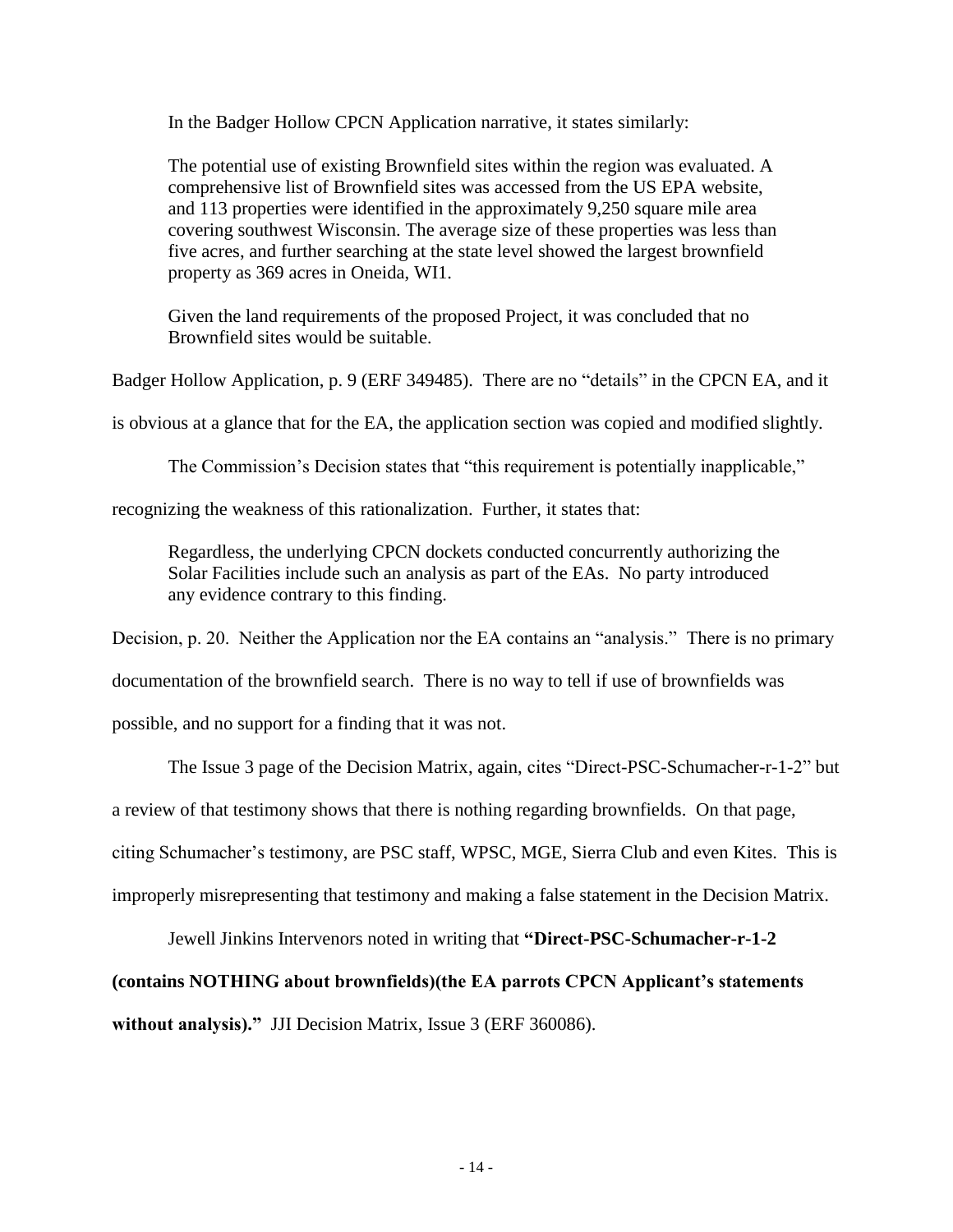### DRAFT Decision Matrix Multiple Utilities<br>Docket 5-BS-228 February 14, 2019

| Issue 3: Does the proposed acquisition comply with Wis. Stat. § 196.49(4), and use brownfields to the extent practicable?          |                                                  |         |                                                         |  |  |  |
|------------------------------------------------------------------------------------------------------------------------------------|--------------------------------------------------|---------|---------------------------------------------------------|--|--|--|
| (Uncontested)                                                                                                                      |                                                  |         |                                                         |  |  |  |
| Issue Scope: The Commission must find that the proposed acquisition uses brownfields to the extent practicable before issuing a    |                                                  |         |                                                         |  |  |  |
| CA. As defined in Wis. Stat. § 238.13(1)(a), a brownfield means "abandoned, idle, or underused industrial or commercial facilities |                                                  |         |                                                         |  |  |  |
| or sites, the expansion or redevelopment of which is adversely affected by actual or perceived environmental contamination."       |                                                  |         |                                                         |  |  |  |
| <b>PARTY POSITIONS</b>                                                                                                             |                                                  | AMOUNT* | <b>TRANSCRIPT REFERENCES</b>                            |  |  |  |
| Jewell Jinkins Intervenors: There is no evidence in the record regarding                                                           |                                                  |         | Direct-PSC-Schumacher-r-1-2                             |  |  |  |
| use of brownfields, there is no evidence in the record regarding                                                                   |                                                  |         | (contains NOTHING about                                 |  |  |  |
| compliance with Wis. Stat. $§238.13(1)(a)$ .                                                                                       |                                                  |         | brownfields)(the EA parrots CPCN                        |  |  |  |
|                                                                                                                                    |                                                  |         | Applicant's statements without                          |  |  |  |
|                                                                                                                                    |                                                  |         | analysis).                                              |  |  |  |
| Commission Staff: No evidence was presented showing that the                                                                       |                                                  |         | Direct-PSC-Schumacher-r-1-2                             |  |  |  |
| acquisition did not use otherwise available brownfields.                                                                           |                                                  |         |                                                         |  |  |  |
| <b>COMMISSION ALTERNATIVES</b>                                                                                                     |                                                  |         |                                                         |  |  |  |
| Uncontested Alternative One (a): For MGE, the proposed                                                                             |                                                  |         | Uncontested Alternative One (b): For WPSC, the proposed |  |  |  |
| acquisitions comply with Wis. Stat. $§$ 196.49(4).                                                                                 | acquisitions comply with Wis. Stat. § 196.49(4). |         |                                                         |  |  |  |
| <b>Commissioner Notes:</b>                                                                                                         |                                                  |         |                                                         |  |  |  |
|                                                                                                                                    |                                                  |         |                                                         |  |  |  |
|                                                                                                                                    |                                                  |         |                                                         |  |  |  |
|                                                                                                                                    |                                                  |         |                                                         |  |  |  |
|                                                                                                                                    |                                                  |         |                                                         |  |  |  |
|                                                                                                                                    |                                                  |         |                                                         |  |  |  |
|                                                                                                                                    |                                                  |         |                                                         |  |  |  |
|                                                                                                                                    |                                                  |         |                                                         |  |  |  |

That plain language should be sufficient to bring it to the attention of the Commission.

Oh, but wait… The FINAL Decision Matrix filed by staff:

FINAL Decision Matrix<br>Multiple Utilities<br>Docket 5-BS-228<br>February 27, 2019

| Issue 3: Does the proposed acquisition comply with Wis. Stat. § 196.49(4), and use brownfields to the extent practicable?<br>(Uncontested) |                                                         |                                                  |                               |  |  |
|--------------------------------------------------------------------------------------------------------------------------------------------|---------------------------------------------------------|--------------------------------------------------|-------------------------------|--|--|
| Issue Scope: The Commission must find that the proposed acquisition uses brownfields to the extent practicable before issuing a            |                                                         |                                                  |                               |  |  |
| CA. As defined in Wis. Stat. § 238.13(1)(a), a brownfield means "abandoned, idle, or underused industrial or commercial facilities         |                                                         |                                                  |                               |  |  |
| or sites, the expansion or redevelopment of which is adversely affected by actual or perceived environmental contamination."               |                                                         |                                                  |                               |  |  |
| <b>PARTY POSITIONS</b>                                                                                                                     |                                                         | <b>AMOUNT*</b>                                   | <b>TRANSCRIPT REFERENCES</b>  |  |  |
| CUB: Does not oppose the Uncontested Alternative.                                                                                          |                                                         |                                                  |                               |  |  |
| Jewell Jinkins Intervenors: There is no evidence in the record regarding                                                                   |                                                         |                                                  |                               |  |  |
| use of brownfields                                                                                                                         |                                                         |                                                  |                               |  |  |
| Kite: Do not oppose the uncontested alternatives in the event a CA is                                                                      |                                                         |                                                  | Ex-WPSC and MGE-Joint         |  |  |
| deemed appropriate by the Commission.                                                                                                      |                                                         |                                                  | Application-r2 at 9           |  |  |
|                                                                                                                                            |                                                         |                                                  | Direct-CUB-Singletary-r-11-12 |  |  |
| MGE: MGE supports the uncontested alternatives. The record does not                                                                        |                                                         |                                                  | Direct PSC-Schumacher-r-1-2   |  |  |
| contain any evidence suggesting that a brownfield site would be                                                                            |                                                         |                                                  |                               |  |  |
| practicable or of sufficient size for the solar projects.                                                                                  |                                                         |                                                  |                               |  |  |
| Sierra Club: Uncontested Alternative One (a) and (b). Both WPSC and                                                                        |                                                         |                                                  | Direct-PSC-Schumacher-r-1-2   |  |  |
| MGE are compliant with Wis. Stat. § 196.49(4) to Sierra Club's                                                                             |                                                         |                                                  |                               |  |  |
| knowledge                                                                                                                                  |                                                         |                                                  |                               |  |  |
| WPSC: WPSC supports the uncontested alternatives. WPSC agrees with                                                                         |                                                         |                                                  | Direct-PSC-Schumacher-r-1-2   |  |  |
| MGE that the record does not contain any evidence suggesting that a                                                                        |                                                         |                                                  |                               |  |  |
| brownfield site would be practicable or of sufficient size for the solar                                                                   |                                                         |                                                  |                               |  |  |
| projects.                                                                                                                                  |                                                         |                                                  |                               |  |  |
| Commission Staff: No evidence was presented showing that the                                                                               |                                                         |                                                  | Direct-PSC-Schumacher-r-1-2   |  |  |
| acquisition did not use otherwise available brownfields.                                                                                   |                                                         |                                                  |                               |  |  |
| <b>COMMISSION ALTERNATIVES</b>                                                                                                             |                                                         |                                                  |                               |  |  |
| Uncontested Alternative One (a): For MGE, the proposed                                                                                     | Uncontested Alternative One (b): For WPSC, the proposed |                                                  |                               |  |  |
| acquisitions comply with Wis. Stat. § 196.49(4).                                                                                           |                                                         | acquisitions comply with Wis. Stat. § 196.49(4). |                               |  |  |
| <b>Commissioner Notes:</b>                                                                                                                 |                                                         |                                                  |                               |  |  |
|                                                                                                                                            |                                                         |                                                  |                               |  |  |
|                                                                                                                                            |                                                         |                                                  |                               |  |  |

… staff removed that language stating **"Direct-PSC-Schumacher-r-1-2 (contains NOTHING**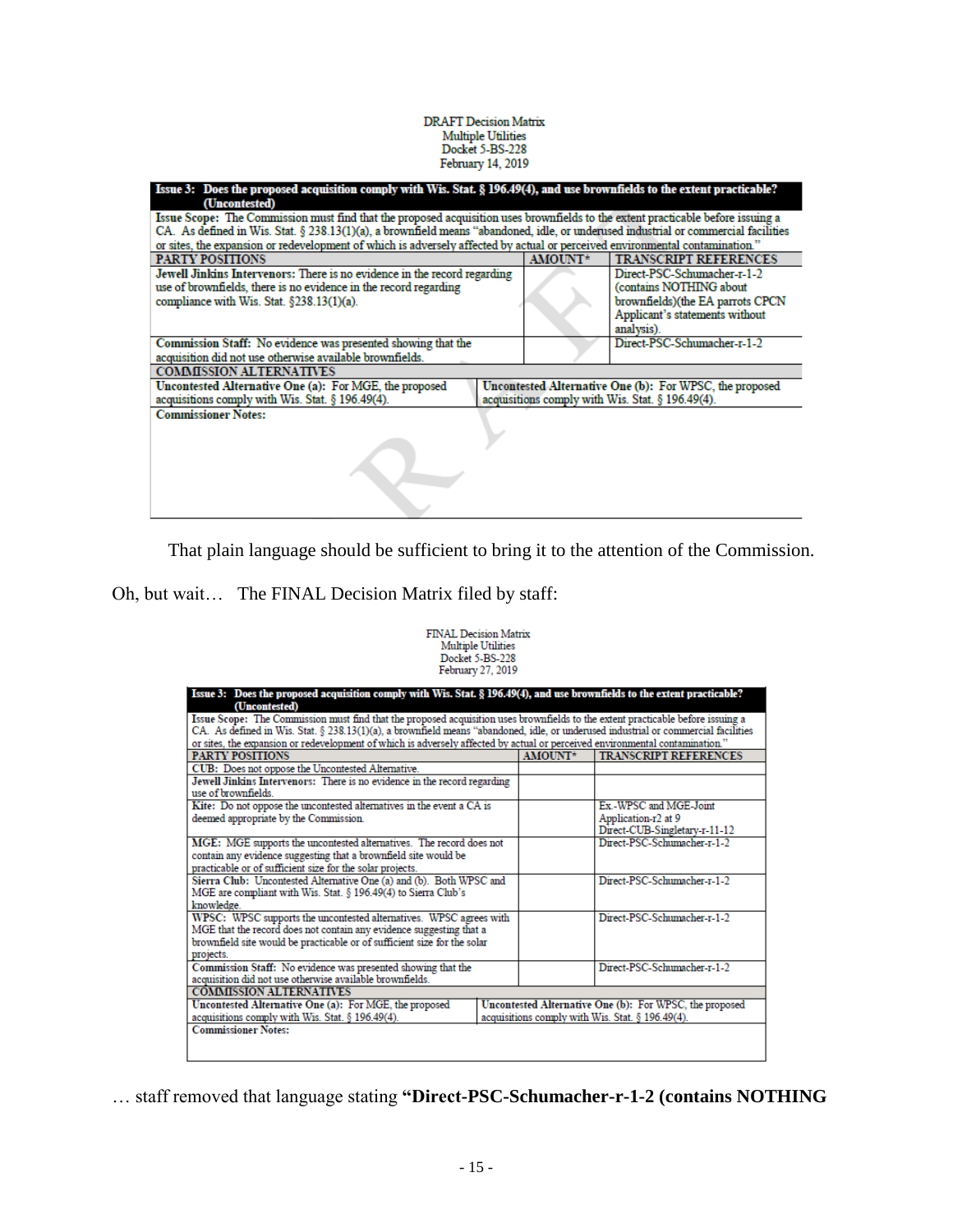**about brownfields)(the EA parrots CPCN Applicant's statements without analysis)"** and removed Jewell Jinkins Intervenors note of the improper citations of Schumacher's testimony as saying something that it did not!

Regarding the statement of PSC staff that "No evidence was presented showing that the acquisition did not use otherwise available brownfields" and Commission's Decision that " No party introduced any evidence contrary to this finding," that is a shift of the burden of proof off of applicants. Further, it is the PSC staff job to vet and verify the application, and staff should not attempt to shift the burden of proof when applicants have not met their burden of production.

While it is the PSC staff's task to vet and verify party comments and staff comments, on the Decision Matrix, it is not part of the job to make substantive comments disappear and proliferate "Transcript References" that are false.

The Commission's approval of this acquisition docket is invalid because there was no use of brownfield sites, much less to the extent practicable – instead, the applicability of the statute was dismissed out of hand by applicants and orally by Commissioner Huebsch at the Commission meeting. The Applicants have the burden of proof and production. There was no evaluation of use of multiple brownfield sites and available transmission at those sites (most of which were likely industrial), and would be expected to have existing transmission access, and instead, there was only blanket and unexplained rejection as not "suitable," without support. There is no evidence in the record that siting on multiple brownfields is not possible, no explanation for Applicants failure to utilize available distributed generation sites, no evidence in the record regarding, if distributed generation had been chosen, how much of the project could be sited on brownfields, nor is there any evidence in the record of potential cost savings siting on brownfields and cost savings through utilization of existing transmission infrastructure and